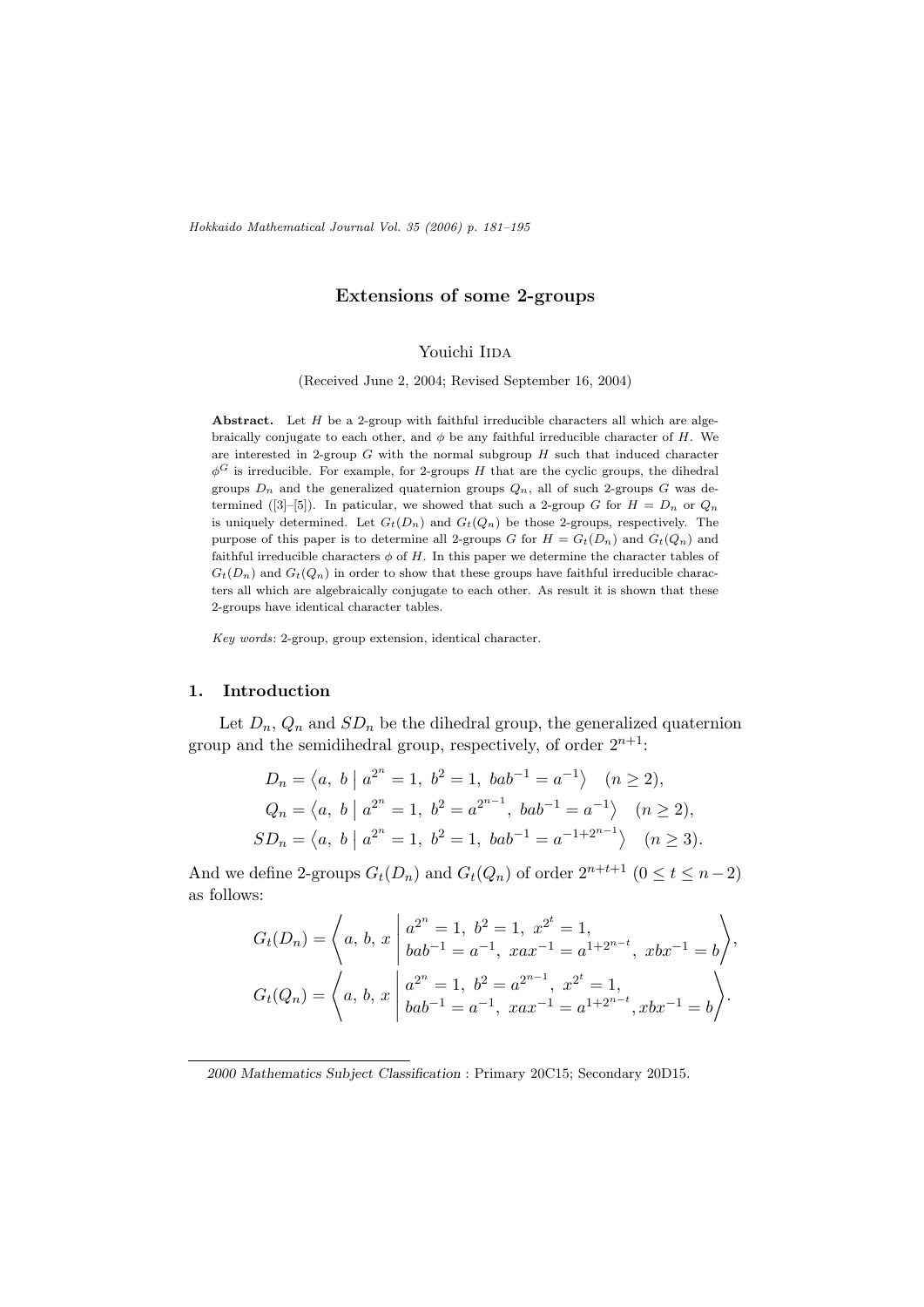We note that  $G_0(D_n) = D_n$  and  $G_0(Q_n) = Q_n$ . Let  $\text{Irr}(G)$  be the set of irreducible characters of a finite group G and  $\text{FIrr}(G)$  (⊂  $\text{Irr}(G)$ ) be the set of faithful irreducible characters of G. We considered the following problem  $(see [3]).$ 

**Problem** Let  $H$  be a 2-group with faithful irreducible characters all which are algebraically conjugate to each other. Take a  $\phi \in \mathrm{FIrr}(H)$ .

- (I) Characterize a 2-group G such that  $H \triangleleft G$  and  $\phi^G \in \text{Irr}(G)$ .
- (II) Determine all the 2-groups G such that  $H \triangleleft G$  and  $\phi^G \in \text{Irr}(G)$ .

And for example, we showed the following in [4].

**Theorem 1** ([4, Theorem 1]) Let  $H = D_n$   $(n \ge 2)$ ,  $Q_n$   $(n \ge 2)$  or  $SD_n$  $(n \geq 3)$ . Let G be a 2-group with  $G \triangleright H$  and  $|G : H| = 2^t$   $(t \geq 1)$ . Take  $a \phi \in \text{FIrr}(H)$ . If  $\phi^G \in \text{Irr}(G)$ , then  $t \leq n-2$  and one of the following holds:

(1)  $G \cong G_t(D_n)$  when  $H = D_n$ ,

(2)  $G \cong G_t(Q_n)$  when  $H = Q_n$ ,

(3)  $G \cong G_t(D_n)$  or  $G_t(Q_n)$  when  $H = SD_n$ .

In paticular, when  $H = D_n$   $(n \geq 3)$  or  $Q_n$   $(n \geq 3)$ , G is uniquely determined, respectively, for each integer  $t$   $(1 \le t \le n - 2)$ .

Set  $H_n = D_n$  or  $Q_n$ . Theorem 1 implies that there exists no 2-groups G for  $H_2$  and two kinds of series of 2-groups for  $n \geq 3$ :

$$
H_n = G_0(H_n) \subset G_1(H_n) \subset G_2(H_n) \subset \cdots \subset G_{n-2}(H_n)
$$

with  $|G_{i+1}(H_n) : G_i(H_n)| = 2$   $(0 \leq i \leq n-3)$ .

The purpose of this paper is to consider Problem (II) for  $H = G_t(H_n)$ and show the following. 2-groups  $G_{t+s}(H_n)$  in the following theorem are defined in Section 4.

**Theorem A** Let  $H_n = D_n$   $(n \geq 3)$  or  $Q_n$   $(n \geq 3)$  and t be an integer such that  $1 \leq t \leq n-2$ . Let G be a 2-group with  $G \triangleright G_t(H_n)$  and  $|G: G_t(H_n)| =$  $2^s$  ( $s \geq 1$ ). Take  $a \phi \in \text{FIrr}(G_t(H_n))$ . If  $\phi^G \in \text{Irr}(G)$ , then  $s \leq n-t-2$ and  $G \cong G_{t+s}(H_n)$  or  $\tilde{G}_{t+s}(H_n)$ .

In Section 2 we completely determine irreducible representations and characters of  $G_t(H_n)$  (1  $\leq t \leq n-2$ ) in order to show that these groups have faithful irreducible characters all which are algebraically conjugate to each other.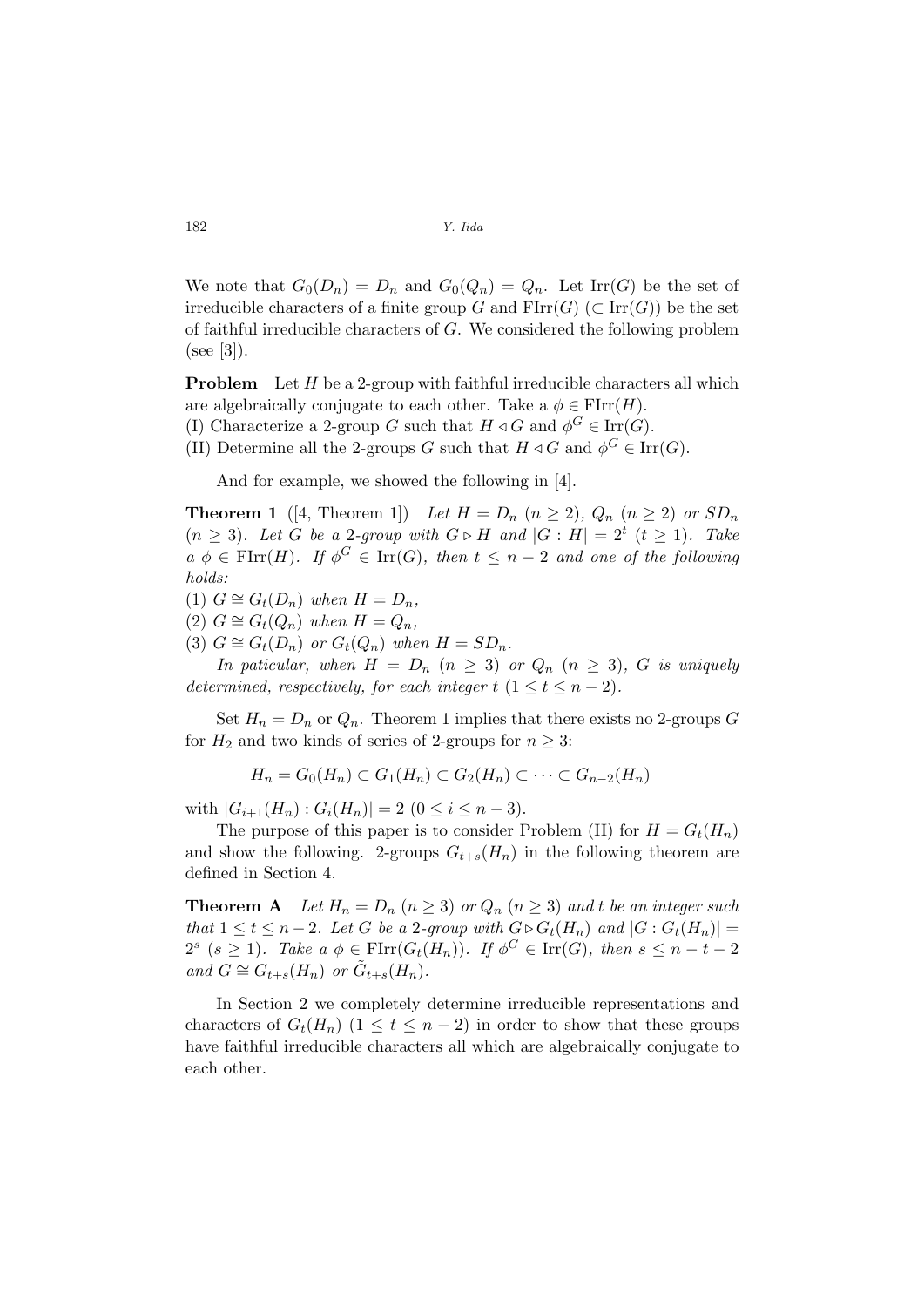By the way, the following definition is well-known.

**Definition** Let  $G_1$  and  $G_2$  be finite groups. We shall say that  $G_1$  and  $G_2$  have identical character tables if the following three conditions are satisfied:

(1) There exists a bijection  $\alpha$  from  $G_1$  to  $G_2$ .

(2) There exists a bijection  $\beta$  from Irr( $G_1$ ) to Irr( $G_2$ ).

(3) It shall be possible to choose a pair of bijections  $(\alpha, \beta)$  such that  $\chi^{\beta}(g^{\alpha}) = \chi(g)$  for all  $g \in G_1$  and all  $\chi \in \text{Irr}(G_1)$ .

Some pairs of nonisomorphic groups with identical character tables are well-known. The most famous pair is the dihedral group and the generalized quaternion group of order  $4m$  ( $m \ge 2$ ). Two nonisomorphic extraspecial p-groups of the same order have also identical character tables. And for example Fisher in  $[2]$  and Mattarei in  $[8]$ – $[10]$  exhibited some *p*-groups with identical character tables, respectively. From the argument in Section 2 we have

**Theorem B** The 2-groups  $G_t(D_n)$  and  $G_t(Q_n)$  ( $0 \le t \le n-2$ ) have identical character tables.

In fact it is easy to see that  $G_t(D_n) = D_n \rtimes \langle x \rangle$  and  $G_t(Q_n) = Q_n \rtimes \langle x \rangle$ have identical character tables by comparing the actions of x on  $D_n$  and  $Q_n$ , because  $D_n$  and  $Q_n$  have identical character tables. As result, we exhibit series of groups with identical character tables. The character tables of  $D_n$ and  $Q_n$  are well-known. So we have also an interest to character tables of  $G_t(D_n)$  and  $G_t(Q_n)$ . In Section 3 we explicitly determine character tables of these groups.

**Notation** For positive numbers n and k,  $2^n \mid k$  and  $2^n \nmid k$  imply that  $2^n$  devides k and  $2^n$  doesn't devide k, respectively. We write  $2^n \parallel k$  when  $2^{n}$  | k and  $2^{n+1}$  | k. And a primitive n-th root of 1 is denoted by  $\zeta_n$ .

# 2. Irreducible representations and characters of  $G_t(D_n)$  and  $G_t(Q_n)$

In this section we determine all irreducible representations and chatacters of  $G_t(D_n)$  and  $G_t(Q_n)$   $(1 \leq t \leq n-2)$ . We will use the following lemmas.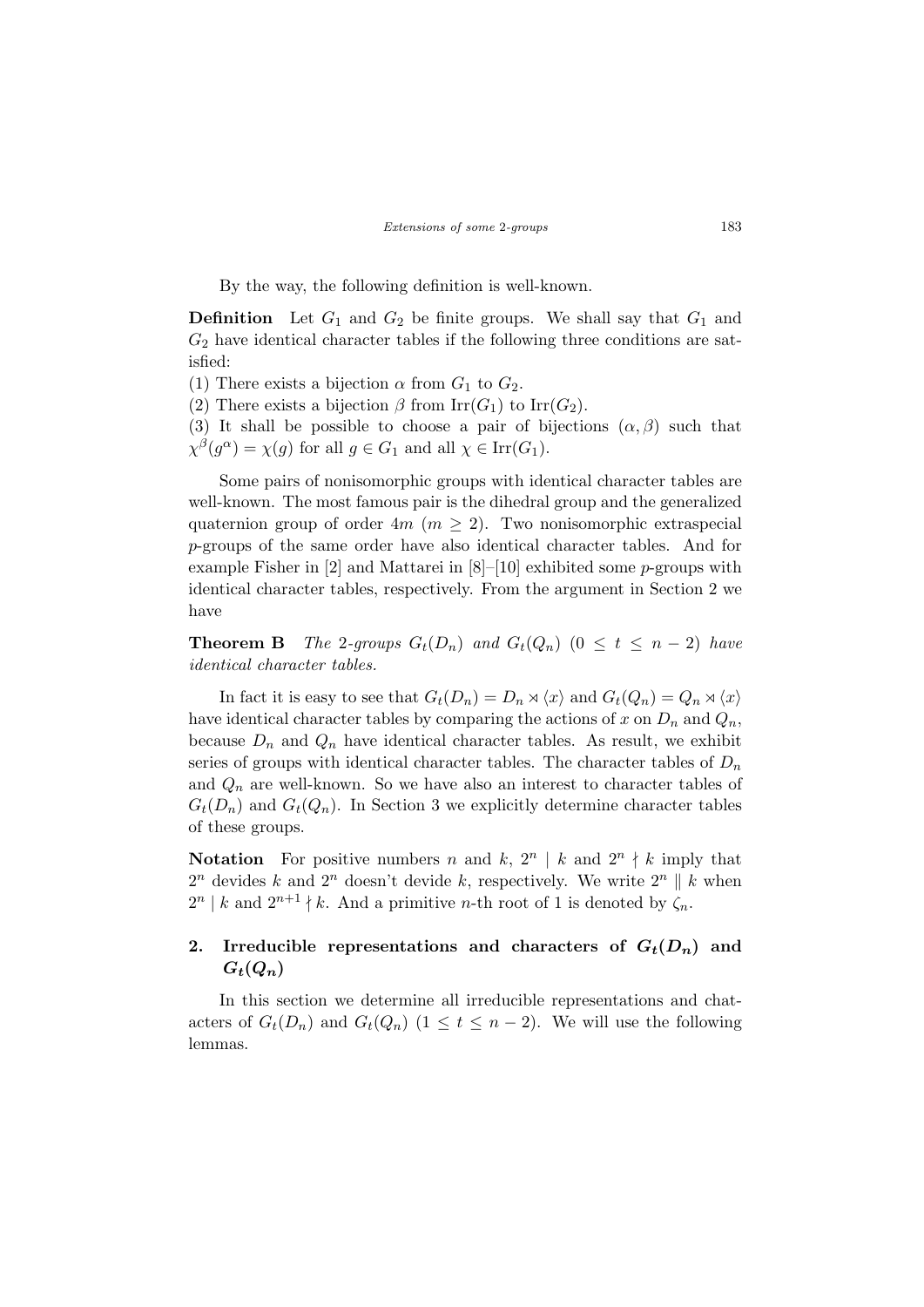**Lemma 2** ([1, Corollary(45.5)]) Let  $H \triangleleft G$ , and let T be an irreducible representation of H. Then the induced representation  $T^G$  is irreducible if and only if, for all  $x \notin H$ , the representations T and  $T^{(x)}$ :  $h \mapsto T(xhx^{-1})$ of H are disjoint.

**Lemma 3** For any integers n, t, l and k  $(1 \le t \le n-2, l \ge 0, k \ge 1,$  $2 \nmid k$ ), there exists an odd number  $\kappa$  such that

$$
(1+2^{n-t})^{2^l k} \equiv 1+2^{n-t+l} \kappa \pmod{2^n}.
$$

Proof. Clear.

We set  $G = G_t(D_n)$  or  $G_t(Q_n)$ . Let G' be the commutator subgroup of G. It is easily seen that  $G' \supset \langle bab^{-1}a^{-1} \rangle = \langle a^2 \rangle$  and  $G/\langle a^2 \rangle$  is abelian. So we have  $G' = \langle a^2 \rangle$ . Then  $G/G' \cong \langle \overline{a} \rangle \times \langle \overline{b} \rangle \times \langle \overline{x} \rangle$  and the relations  $\overline{a}^2 = \overline{b}^2 = \overline{x}^{2^t} = \overline{1}$ . So we have  $2^{t+2}$  one-dimensional representations  $\chi_{\mu,\gamma,\nu}$ of G:

$$
\chi_{\mu,\gamma,\nu}\colon a \mapsto (-1)^{\mu}, \quad b \mapsto (-1)^{\gamma}, \quad x \mapsto \zeta_{2^t}^{\nu},
$$

where  $\mu = 1, 2, \gamma = 1, 2$  and  $1 \leq \nu \leq 2^t$ .

Next it follows from Yamada [11, Theorem 1] that the rest of irreducible representations of G are induced from one-dimensional representation of  $H_s = \langle a, x^{2^s} \rangle$   $(0 \le s \le t)$ . We note that  $H_s$  is a normal subgroup of G. From now we write  $H_s$  by H simply, and let H<sup>t</sup> be the commutator subgroup of H. We consider into two cases for integers  $s$  ( $0 \leq s \leq t$ ).

(Case 2-I)  $s = 0$ , i.e.,  $H = \langle a, x \rangle$ .

It is easily seen that  $H' = \langle xax^{-1}a^{-1} \rangle = \langle a^{2^{n-t}} \rangle$ ,  $H/H' \cong \langle \overline{a} \rangle \times \langle \overline{x} \rangle$  and the relations  $\overline{a}^{2^{n-t}} = \overline{x}^{2^t} = \overline{1}$ . So we have  $2^n$  one-dimensional representations  $\phi_{0,\mu,\nu}$  of H:

$$
\phi_{0,\mu,\nu}\colon\ a\mapsto \zeta_{2^{n-t}}^\mu,\quad x\mapsto \zeta_{2^t}^\nu,
$$

where  $1 \leq \mu \leq 2^{n-t}$  and  $1 \leq \nu \leq 2^t$ . Set  $\phi_{\mu,\nu} = \phi_{0,\mu,\nu}$  for simplicity. We have the decomposition into disjoint right cosets:  $G = H \cup Hb$ . Using this, we have induced representations  $\Phi_{\mu,\nu}^G$  of G affording the character  $\phi_{\mu,\nu}^G$ .

$$
a\mapsto \begin{pmatrix} \zeta^\mu_{2^{n-t}} & 0 \\ 0 & \zeta^{-\mu}_{2^{n-t}} \end{pmatrix}, \quad b\mapsto \begin{pmatrix} 0 & 1 \\ 1 & 0 \end{pmatrix}, \quad x\mapsto \begin{pmatrix} \zeta^\nu_{2^t} & 0 \\ 0 & \zeta^\nu_{2^t} \end{pmatrix}.
$$

By Lemma 2,  $\Phi_{\mu,\nu}^G$  is irreducible, if and only if  $\mu \not\equiv -\mu \pmod{2^{n-t}}$  i.e.,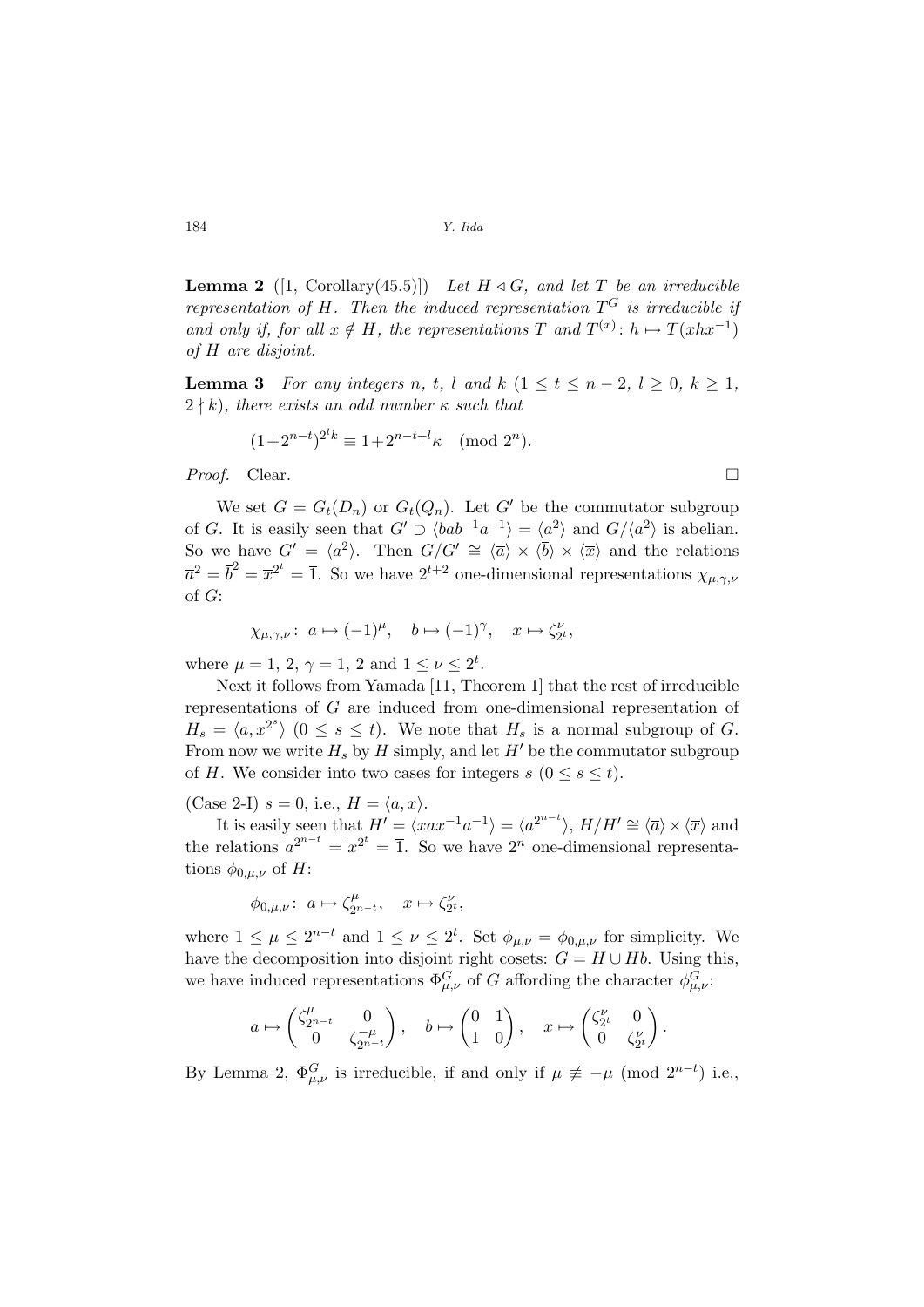$2^{n-t-1} \nmid \mu.$ 

Now we have  $\phi_{\mu,\nu}^G(g) = 0$  for any  $g \in G - H$  since  $H \triangleleft G$ . And  $\phi_{\mu,\nu}^G(a^k x^l) = \phi_{\mu,\nu}(a^k x^l) + \phi_{\mu,\nu}^b(a^k x^l) = \zeta_{2^t}^{\nu l}(\zeta_{2^{n-t}}^{\mu k} + \zeta_{2^{n-t}}^{-\mu k})$ . It is easy to see that  $\phi_{\mu,\nu}^G \neq \phi_{\mu',\nu'}^G$ , if and only if  $\zeta_{2^{n-t}}^{\mu} + \zeta_{2^{n-t}}^{-\mu} \neq \zeta_{2^{n-t}}^{\mu'} + \zeta_{2^{n-t}}^{-\mu'}$  or  $\zeta_{2^{t}}^{\nu} \neq \zeta_{2^{t}}^{\nu'}$  $\frac{\nu'}{2^t}.$ This is clearly equivalent to the condition  $\mu \not\equiv \pm \mu^{\prime} \pmod{2^{n-t}}$  or  $\nu \not\equiv \nu^{\prime}$ (mod  $2^t$ ). As result we have  $(2^{n-t-1}-1) \times 2^t = 2^{n-1}-2^t$  irreducible characters of G:

$$
\phi_{\mu,\nu}^G(a^k b^m x^l) = \begin{cases} 0, & m = 1, \\ \zeta_{2^l}^{\nu l}(\zeta_{2^{n-t}}^{\mu k} + \zeta_{2^{n-t}}^{-\mu k}), & m = 0, \end{cases}
$$

where  $1 \leq \mu < 2^{n-t-1}$  and  $1 \leq \nu \leq 2^t$ .

(Case 2-II)  $1 \leq s \leq t$ .

We note that if  $s = t$ , then  $H = \langle a \rangle$ . It is easily seen that  $H' =$  $\langle x^{2^s}ax^{-2^s}a^{-1}\rangle = \langle a^{2^{n-t+s}}\rangle$ ,  $H/H' \cong \langle \overline{a}\rangle \times \langle \overline{x^{2^s}}\rangle$  and the relations  $\overline{a}^{2^{n-t+s}} =$  $(\overline{x^{2s}})^{2^{t-s}} = \overline{1}$ . So we have  $2^n$  one-dimensional representations  $\phi_{s,\mu,\nu}$  of H:

> $\phi_{s,\mu,\nu}$ :  $a \mapsto \zeta_{2}^{\mu}$  $x^{2^s} \mapsto \zeta_{2^{t-s}}^{\nu},$

where  $1 \leq \mu \leq 2^{n-t+s}$  and  $1 \leq \nu \leq 2^{t-s}$ . Set  $\phi_{\mu,\nu} = \phi_{s,\mu,\nu}$  for simplicity. We have the decomposition into disjoint right cosets:

$$
G = \left(\bigcup_{i=0}^{2^s-1} Hx^i\right) \cup \left(\bigcup_{i=0}^{2^s-1} Hbx^i\right).
$$

Using this, we have induced representations  $\Phi_{\mu,\nu}^G$  of G affording  $\phi_{\mu,\nu}^G$ . Indeed we define  $2^s \times 2^s$  metrices as follows:

$$
A = \begin{pmatrix} \zeta_{2^{n-t+s}}^{\mu} & 0 & \cdots & 0 \\ 0 & \zeta_{2^{n-t+s}}^{\mu(1+2^{n-t})^1} & \cdots & \vdots \\ \vdots & \ddots & \ddots & 0 \\ 0 & \cdots & 0 & \zeta_{2^{n-t+s}}^{\mu(1+2^{n-t})^{2^s-1}} \end{pmatrix},
$$
  

$$
B_1 = \begin{pmatrix} 1 & 0 & \cdots & 0 \\ 0 & 1 & \ddots & 0 \\ \vdots & \ddots & \ddots & 0 \\ 0 & \cdots & 0 & 1 \end{pmatrix},
$$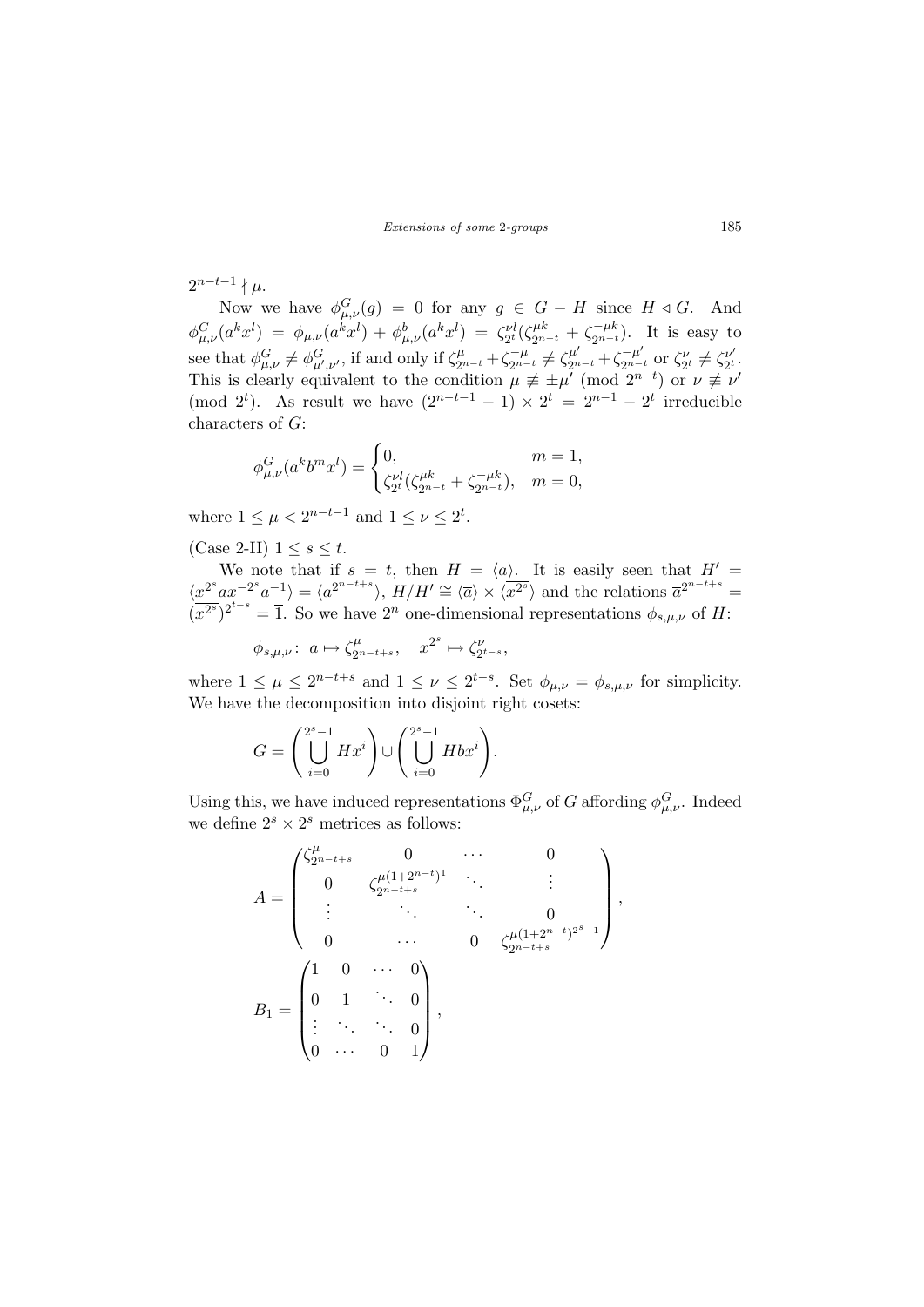,

$$
B_2 = \begin{pmatrix} \phi_{\mu,\nu}(b^2) & 0 & \cdots & 0 \\ 0 & \phi_{\mu,\nu}(b^2) & \ddots & \vdots \\ \vdots & \ddots & \ddots & 0 \\ 0 & \cdots & 0 & \phi_{\mu,\nu}(b^2) \end{pmatrix}
$$

$$
X = \begin{pmatrix} 0 & 1 & 0 & \cdots & 0 \\ 0 & 0 & 1 & \ddots & \vdots \\ \vdots & \ddots & \ddots & \ddots & 0 \\ 0 & \cdots & 0 & 0 & 1 \\ \zeta_{2^{t-s}}^{\nu} & 0 & \cdots & 0 & 0 \end{pmatrix},
$$

where

$$
\phi_{\mu,\nu}(b^2) = \begin{cases}\n-1 & s = t \text{ and } G = G_t(Q_n), \\
1 & \text{otherwise.} \n\end{cases}
$$

And we denote the  $2^s \times 2^s$  zero matrix by O.

Then we have an induced representation  $\Phi_{\mu,\nu}^G$  of G affording the character  $\phi_{\mu,\nu}^G$ :

$$
a \mapsto \begin{pmatrix} A & O \\ O & A^{-1} \end{pmatrix}, \qquad b \mapsto \begin{pmatrix} O & B_1 \\ B_2 & O \end{pmatrix}, \qquad x \mapsto \begin{pmatrix} X & O \\ O & X \end{pmatrix}.
$$

By Lemma 2,  $\Phi_{\mu,\nu}^G$  is irreducible, if and only if for each integer  $i$  ( $1 \leq i \leq$  $2^{s}-1$ ),  $\mu \not\equiv \mu(1+2^{n-t})^i \pmod{2^{n-t+s}}$ ,  $\mu \not\equiv -\mu(1+2^{n-t})^i \pmod{2^{n-t+s}}$  and  $\mu \neq -\mu \pmod{2^{n-t+s}}$ . This is equivalent to the condition  $2 \nmid \mu$ . Indeed, because  $\mu \neq \pm \mu (1 + 2^{n-t})^{2^{s-1}}$  (mod  $2^{n-t+s}$ ), it follows from  $s \geq 1$  that  $2 \nmid \mu$ . Clearly if  $2 \nmid \mu$ , the above condition for  $\phi_{\mu,\nu}^G \in \text{Irr}(G)$  holds.

Now we have  $\phi_{\mu,\nu}^G(g) = 0$  for any  $g \in G - H$  since  $H \triangleleft G$ . And for each integer  $l$   $(0 \leq l < s)$ ,  $k$   $(1 \leq k < 2^{n-l}, 2 \nmid k)$ ,  $\alpha$   $(0 \leq \alpha < 2^l)$  and  $\beta$  $(0 \leq \beta < 2^{s-l})$ , it follows from Lemma 3 that

$$
\zeta_{2^{n-t+s}}^{\pm 2^{l} \mu k (1+2^{n-t})^{2^{s-l} \alpha + \beta}} = \zeta_{2^{n-t+s}}^{\pm 2^{l} \mu k (1+2^{n-t+s-l})^{\alpha} (1+2^{n-t})^{\beta}}
$$

$$
= \zeta_{2^{n-t+s}}^{\pm 2^{l} \mu k (1+2^{n-t})^{\beta}}
$$

Similarly, for each integer  $l$   $(0 \leq l \leq s)$ ,  $k$   $(1 \leq k \leq 2^{n-l}, 2 \nmid k)$  and  $\beta$  $(0 \leq \beta < 2^{s-l-1})$ , it follows from Lemma 3 and  $2 \nmid \mu$  that

$$
\zeta_{2^{n-t+s}}^{\pm 2^{l}\mu k(1+2^{n-t})^{2^{s-l-1}+\beta}} = \zeta_{2^{n-t+s}}^{\pm 2^{l}\mu k(1+2^{n-t+s-l-1})(1+2^{n-t})^{\beta}}
$$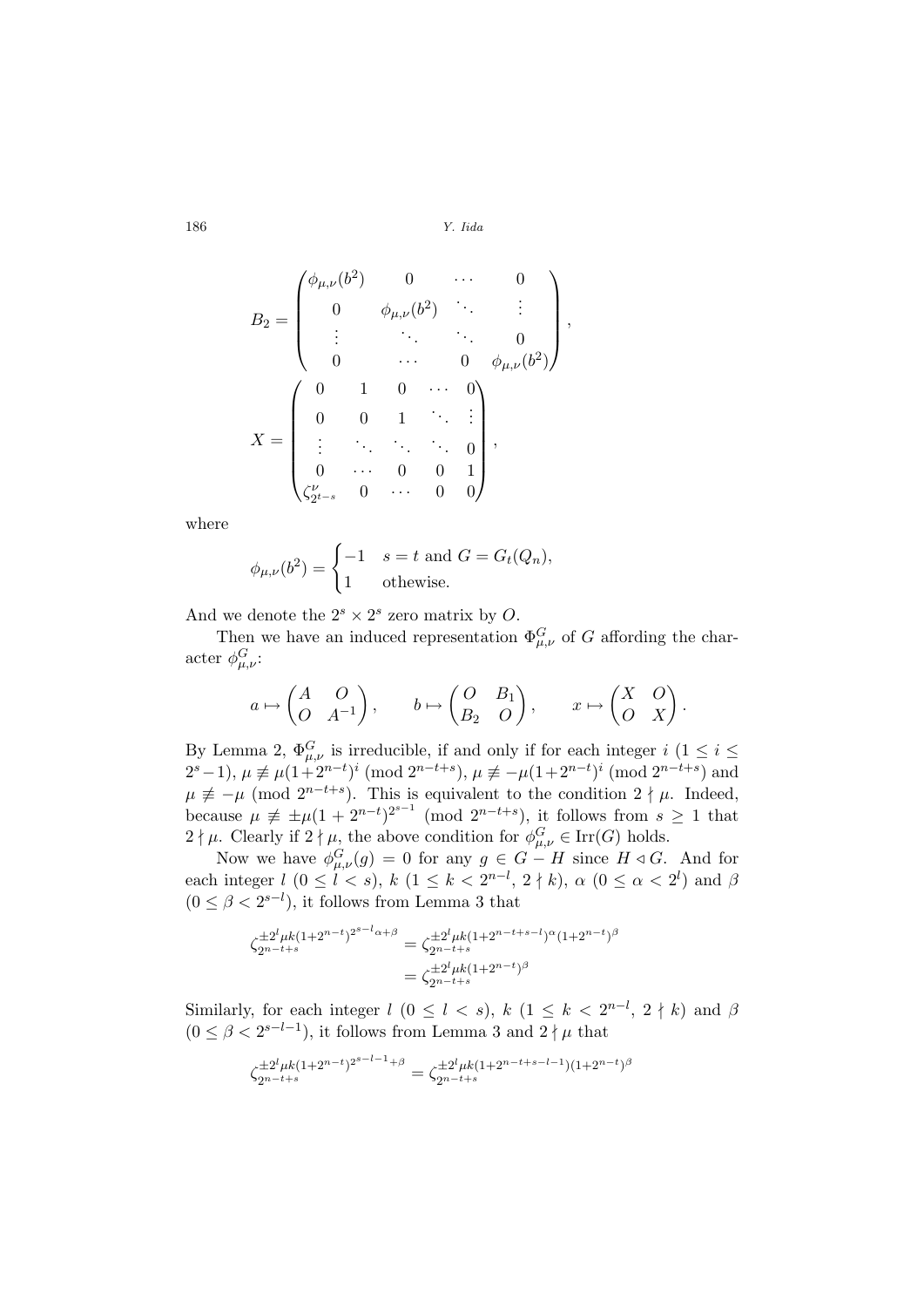Extensions of some 2-groups 187

$$
\begin{split} &= \zeta_{2^{n-t+s}}^{\pm 2^l \mu k (1+2^{n-t})^\beta} \zeta_{2^{n-t+s}}^{\pm 2^{n-t+s-1} \mu k (1+2^{n-t})^\beta} \\ &= - \zeta_{2^{n-t+s}}^{\pm 2^l \mu k (1+2^{n-t})^\beta}. \end{split}
$$

So we have  $\phi_{\mu,\nu}^G(a^{2^lk}) = 0$ , where  $0 \leq l < s$ ,  $1 \leq k < 2^{n-l}$  and  $2 \nmid k$ . And since  $\zeta_{2^{n-t}} = \zeta_{2^{n-t+s}}^{2^s}$ , we have clearly  $\phi_{\mu,\nu}^G(a^{2^lk}) = 2^s$  $\zeta_{2n-t}^{2^{l-s}\mu k}+\zeta_{2n-t}^{-2^{l-s}\mu k}$  $2^{n-t}$ ¢ , where  $s \leq l < n, 1 \leq k < 2^{n-l}, 2 \nmid k$ . Here we have

$$
\phi_{\mu,\nu}^G(a^k x^{2^s j}) = \sum_{i=0}^{2^s-1} \phi_{\mu,\nu}^{x^i}(a^k x^{2^s j}) + \sum_{i=0}^{2^s-1} \phi_{\mu,\nu}^{bx^i}(a^k x^{2^s j})
$$
  
=  $\phi_{\mu,\nu}(x^{2^s j}) \left( \sum_{i=0}^{2^s-1} \phi_{\mu,\nu}^{x^i}(a^k) + \sum_{i=0}^{2^s-1} \phi_{\mu,\nu}^{bx^i}(a^k) \right)$   
=  $\zeta_{2^t-s}^{y^j} \phi_{\mu,\nu}^G(a^k)$ 

It is easy to see that  $\phi_{\mu,\nu}^G \neq \phi_{\mu',\nu'}^G$ , if and only if  $\zeta_{2^{n-t}}^\mu + \zeta_{2^{n-t}}^{-\mu} \neq \zeta_{2^{n-t}}^{\mu'} +$  $\zeta_{2^{n-t}}^{-\mu'}$  or  $\zeta_{2^{t-s}}^{\nu'} \neq \zeta_{2^{t}}^{\nu'}$  $v'_{2^{t-s}}$ . This is clearly equivalent to the condition  $\mu \not\equiv \pm \mu'$  $(\text{mod } 2^{n-\overline{t}})$  or  $\nu \not\equiv \nu' \pmod{2^{t-s}}$ . As result we have  $2^{n-t-2} \times 2^{t-s} = 2^{n-s-2}$ irreducible characters of G:

$$
\phi_{\mu,\nu}^G(a^k b^m x^l)
$$
\n
$$
= \begin{cases}\n0, & 2^s \nmid k \text{ or } m = 1 \text{ or } 2^s \nmid l, \\
2^s \zeta_{2^t}^{\nu l} (\zeta_{2^{n-t+s}}^{\mu k} + \zeta_{2^{n-t+s}}^{-\mu k}), & 2^s \mid k \text{ and } m = 0 \text{ and } 2^s \mid l,\n\end{cases}
$$

where  $1 \leq \mu < 2^{n-t-1}$ ,  $2 \nmid \mu$  and  $1 \leq \nu \leq 2^{t-s}$ .

The total number of irreducible characters of G which we have now is

$$
2^{t+2} + 2^{n-1} - 2^t + \sum_{s=1}^t 2^{n-s-2} = 3 \cdot 2^t + 2^{n-t-2} (3 \cdot 2^t - 1).
$$

We know easily these irreducible characters is all ones of  $G = G_t(D_n)$  or  $G_t(Q_n)$  from orthogonality relation (for example, see [1, (31.14)]). In fact we have

$$
2^{t+2} \times 1 + (2^{n-1} - 2^t) \times 2^2 + \sum_{s=1}^t (2^{n-s-2} \times (2^{s+1})^2) = 2^{n+t+1} = |G|.
$$

Consequently we have all irreducible characters of  $G_t(D_n)$  or  $G_t(Q_n)$ as follows, the number of which is  $3 \cdot 2^{t} + 2^{n-t-2}(3 \cdot 2^{t} - 1)$ :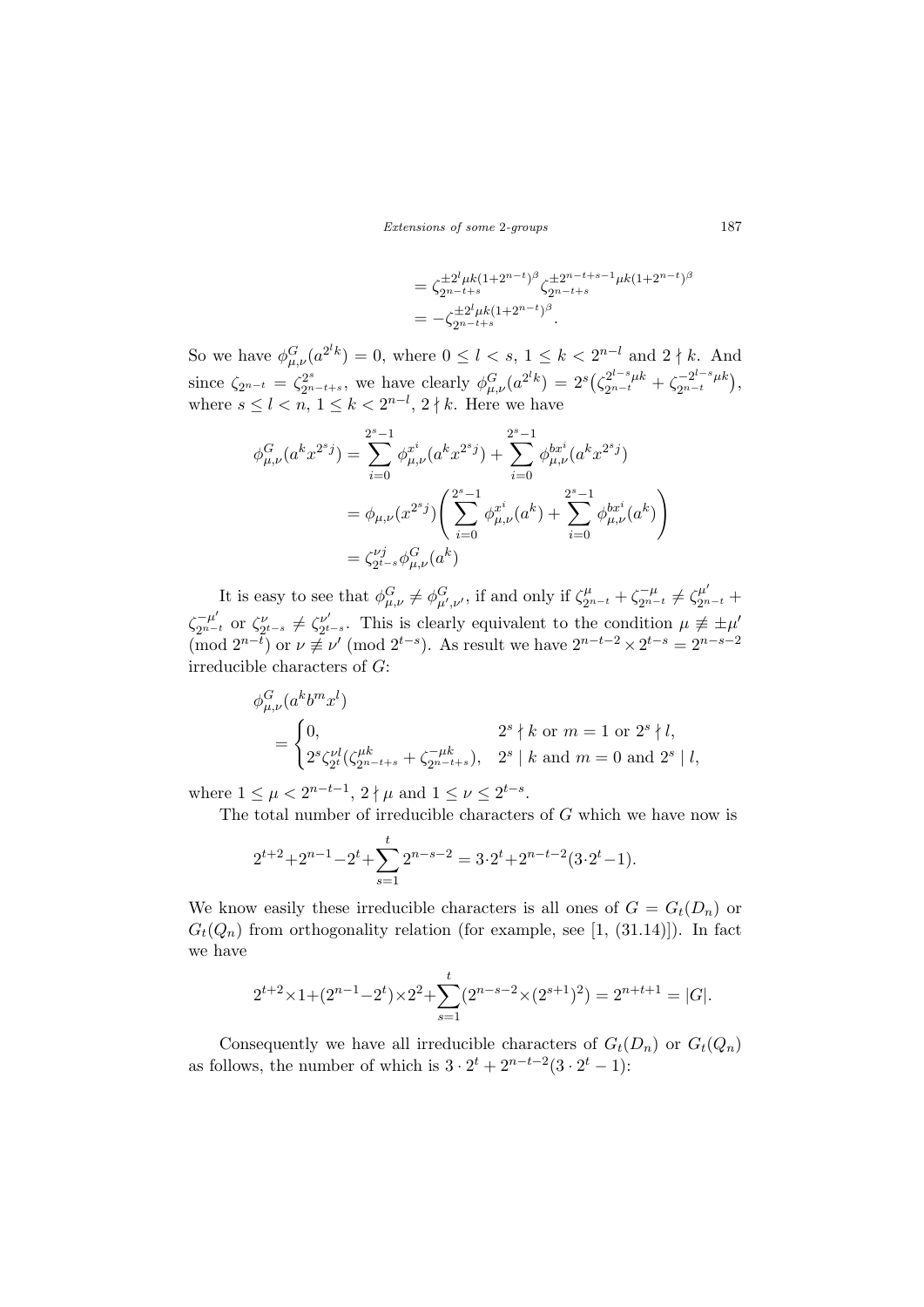(1) 
$$
2^{t+2}
$$
 one-dimensional characters  $\chi_{\mu,\gamma,\nu}$  ( $\mu=1, 2, \gamma=1, 2$  and  $1 \le \nu \le 2^t$ ):

$$
\chi_{\mu,\gamma,\nu}(a^k b^m x^l) = (-1)^{\mu k} (-1)^{\gamma m} \zeta_{2^t}^{\nu l}.
$$

(2)  $2^{n-1} - 2^t$  irreducible characters  $\phi_{0,\mu,\nu}^G$  ( $1 \leq \mu < 2^{n-t-1}$  and  $1 \leq \nu \leq 2^t$ ):

$$
\phi_{0,\mu,\nu}^G(a^k b^m x^l) = \begin{cases} 0, & m = 1, \\ \zeta_{2^l}^{\nu l}(\zeta_{2^{n-t}}^{\mu k} + \zeta_{2^{n-t}}^{-\mu k}), & m = 0. \end{cases}
$$

(3) for each integer s  $(1 \leq s \leq t)$ ,  $2^{n-s-2}$  irreducible characters  $\phi_{s,\mu,\nu}^G$   $(1 \leq$  $\mu < 2^{n-t-1}, 2 \nmid \mu \text{ and } 1 \leq \nu \leq 2^{t-s}$ :

$$
\phi_{s,\mu,\nu}^{G}(a^{k}b^{m}x^{l})
$$
\n
$$
= \begin{cases}\n0, & 2^{s} \nmid k \text{ or } m = 1 \text{ or } 2^{s} \nmid l, \\
2^{s}\zeta_{2^{t}}^{\nu l}(\zeta_{2^{n-t+s}}^{\mu k} + \zeta_{2^{n-t+s}}^{-\mu k}), & 2^{s} \mid k \text{ and } m = 0 \text{ and } 2^{s} \mid l.\n\end{cases}
$$

# 3. Conjugacy classes of  $G_t(D_n)$  and  $G_t(Q_n)$

Now it is sufficient to determine the set of conjugacy classes in order to give character tables of  $G_t(D_n)$  and  $G_t(Q_n)$ . Let  $G = G_t(D_n)$  or  $G_n(Q_n)$ . Since  $\langle a \rangle \triangleleft G$ , we have the set of conjugacy classes concluded in  $\langle a \rangle$  in G by Lemma 3:

$$
\{1\},
$$
  
\n
$$
\{a^{2^{n-1}}\},
$$
  
\n
$$
\{a^{i(1+2^{n-t})^{\mu}}, a^{-i(1+2^{n-t})^{\mu}} \mid 1 \leq \mu \leq 2^{t}\}
$$
  
\n
$$
\{a^{i(1+2^{n-t})^{\mu}}, a^{-i(1+2^{n-t})^{\mu}} \mid 1 \leq \mu \leq 2^{t-s}\}
$$
  
\n
$$
\{1 \leq i \leq 2^{n}, 2^{s} \parallel i, 1 \leq s \leq t-1\},
$$
  
\n
$$
\{a^{i}, a^{-i}\}
$$
  
\n
$$
\{1 \leq i \leq 2^{n}, 2^{t} \mid i, 2^{n-1} \nmid i\}.
$$

The total number of these conjugacy classes is

$$
1 + 1 + (2^n/2)/2^{t+1} + \sum_{s=1}^{t-1} (2^n/2^{s+1})/2^{t-s+1} + (2^n/2^t - 2)/2
$$
  
= 2 + 2<sup>n-t-2</sup> + (t - 1) × 2<sup>n-t-2</sup> + 2<sup>n-t-1</sup> - 1  
= 1 + (t + 2) · 2<sup>n-t-2</sup>.

Next we consider conjugacy classes concluding elements  $a^i b x^j$  (1  $\leq i$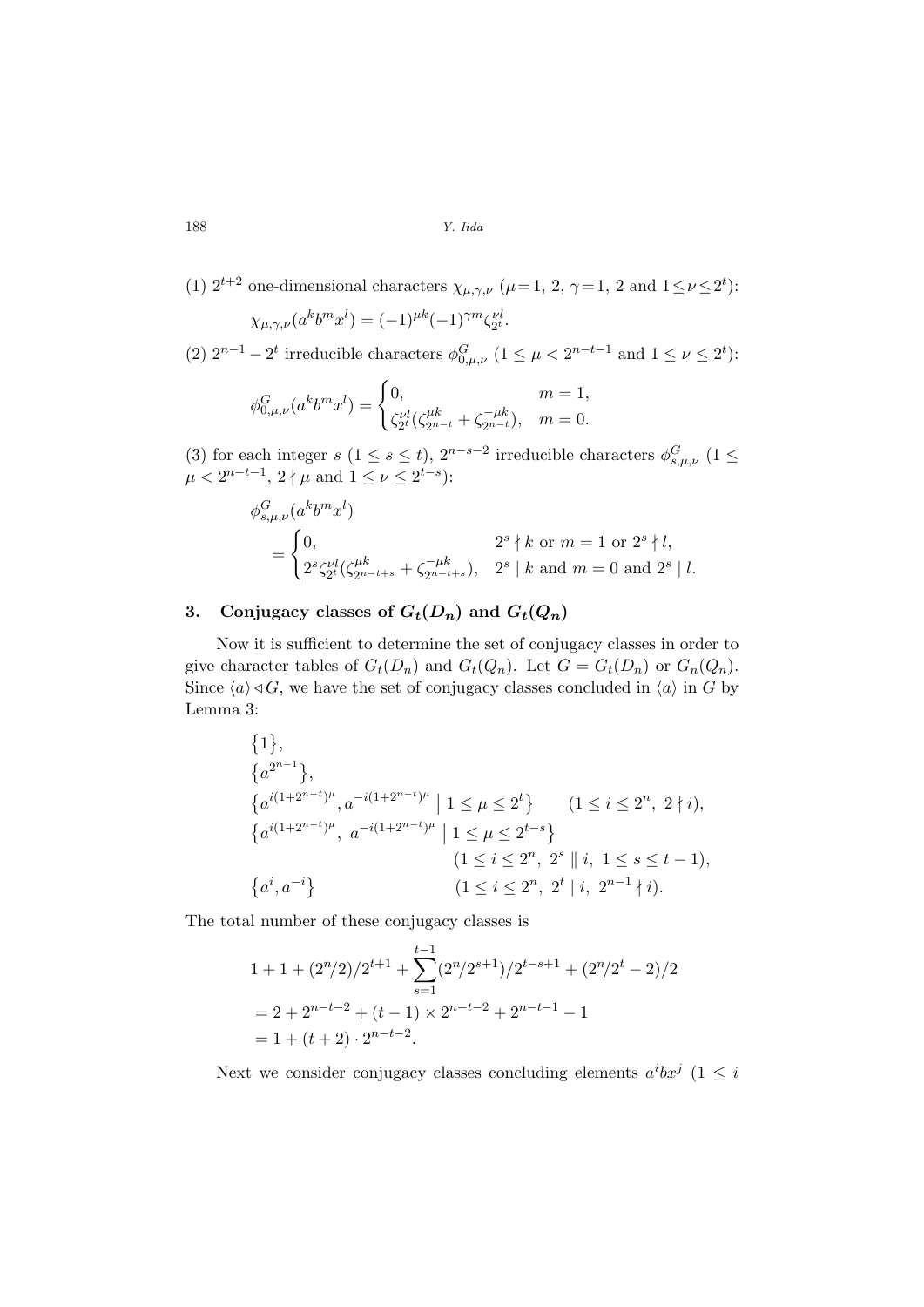Extensions of some 2-groups 189

 $\leq 2^n, 1 \leq j \leq 2^t$ .) Since  $a^k b x^j a^{-k} = a^{2k\{1 + \{(1+2^{n-t})^j-1\}/2\}} bx^j, a^k a b x^j a^{-k} =$  $a^{1+2k{1}+{(1+2^{n-t})^j-1}/2}bx^j$  and  $xb = bx$ , we have the following conjugacy classes:

$$
\{a^{2\mu}bx^j \mid 1 \le \mu \le 2^{n-1}\} \qquad (1 \le j \le 2^t),
$$
  

$$
\{a^{1+2\mu}bx^j \mid 1 \le \mu \le 2^{n-1}\} \qquad (1 \le j \le 2^t).
$$

The total number of these conjugacy classes is  $2 \times 2^t = 2^{t+1}$ .

Next we consider conjugacy classes concluding the elements  $a^i x^j$  (1  $\leq$  $i \leq 2^n, 1 \leq j \leq 2^t$ . Since

$$
(a^{\mu}x^{\nu})(a^{i}x^{j})(a^{\mu}x^{\nu})^{-1} = (x^{\nu}a^{i}x^{-\nu})(a^{\mu}x^{j}a^{-\mu})
$$
  
\n
$$
= a^{i(1+2^{n-t})^{\nu}}(a^{\mu}x^{j}a^{-\mu}),
$$
  
\nand 
$$
(a^{\mu}bx^{\nu})(a^{i}x^{j})(a^{\mu}bx^{\nu})^{-1} = (x^{\nu}a^{-i}x^{-\nu})(a^{\mu}x^{j}a^{-\mu})
$$
  
\n
$$
= a^{-i(1+2^{n-t})^{\nu}}(a^{\mu}x^{j}a^{-\mu}),
$$

we consider the set of conjugacy classes concluding elements  $a^{\mu}x^{j}a^{-\mu}$  (1  $\leq$  $\mu \leq 2^n, 1 \leq j \leq 2^t$  in three cases.

(Case 3-I)  $1 \leq j \leq 2^t$ ,  $2 \nmid j$ .

Since there exists an odd number  $\kappa_1$  such that  $a^{\mu}x^{\dot{\jmath}}a^{-\mu}$  =  $a^{\mu\{1-(1+2^{n-t})^j\}}x^j = a^{-2^{n-t}\mu\kappa_1}x^j$  by Lamma 3, we have

$$
\{a^{\mu}x^{j}a^{-\mu} \mid 1 \le \mu \le 2^{n}\} = \{a^{2^{n-t}\mu}x^{j} \mid 1 \le \mu \le 2^{t}\}.
$$

And so we have for integers  $i$   $(1 \leq i \leq 2^n)$ 

$$
\{a^{i(1+2^{n-t})\nu}(a^{\mu}x^{j}a^{-\mu}), a^{-i(1+2^{n-t})\nu}(a^{\mu}x^{j}a^{-\mu}) \mid 1 \leq \mu \leq 2^{n}, 1 \leq \nu \leq 2^{t}\}
$$
  
\n
$$
= \{a^{i(1+2^{n-t})\nu+2^{n-t}\mu}x^{j}, a^{-i(1+2^{n-t})\nu+2^{n-t}\mu}x^{j} \mid 1 \leq \mu \leq 2^{t}, 1 \leq \nu \leq 2^{t}\}
$$
  
\n
$$
\{a^{2^{n-t}\mu}x^{j} \mid 1 \leq \mu \leq 2^{t}\} \quad (i = 2^{n}),
$$
  
\n
$$
\{a^{i+2^{n-t}\mu}x^{j}, a^{-i+2^{n-t}\mu}x^{j} \mid 1 \leq \mu \leq 2^{t}\} \quad (2 \nmid i),
$$
  
\n
$$
\{a^{i+2^{n-t}\mu}x^{j}, a^{-i+2^{n-t}\mu}x^{j} \mid 1 \leq \mu \leq 2^{t}\}
$$
  
\n
$$
(2^{\mu} \parallel i, 1 \leq \mu \leq 2^{t}\} = \{a^{i}x^{j} \mid 1 \leq i \leq 2^{n}, 2^{n-t-1} \parallel i\}
$$
  
\n
$$
(2^{n-t-1} \parallel i).
$$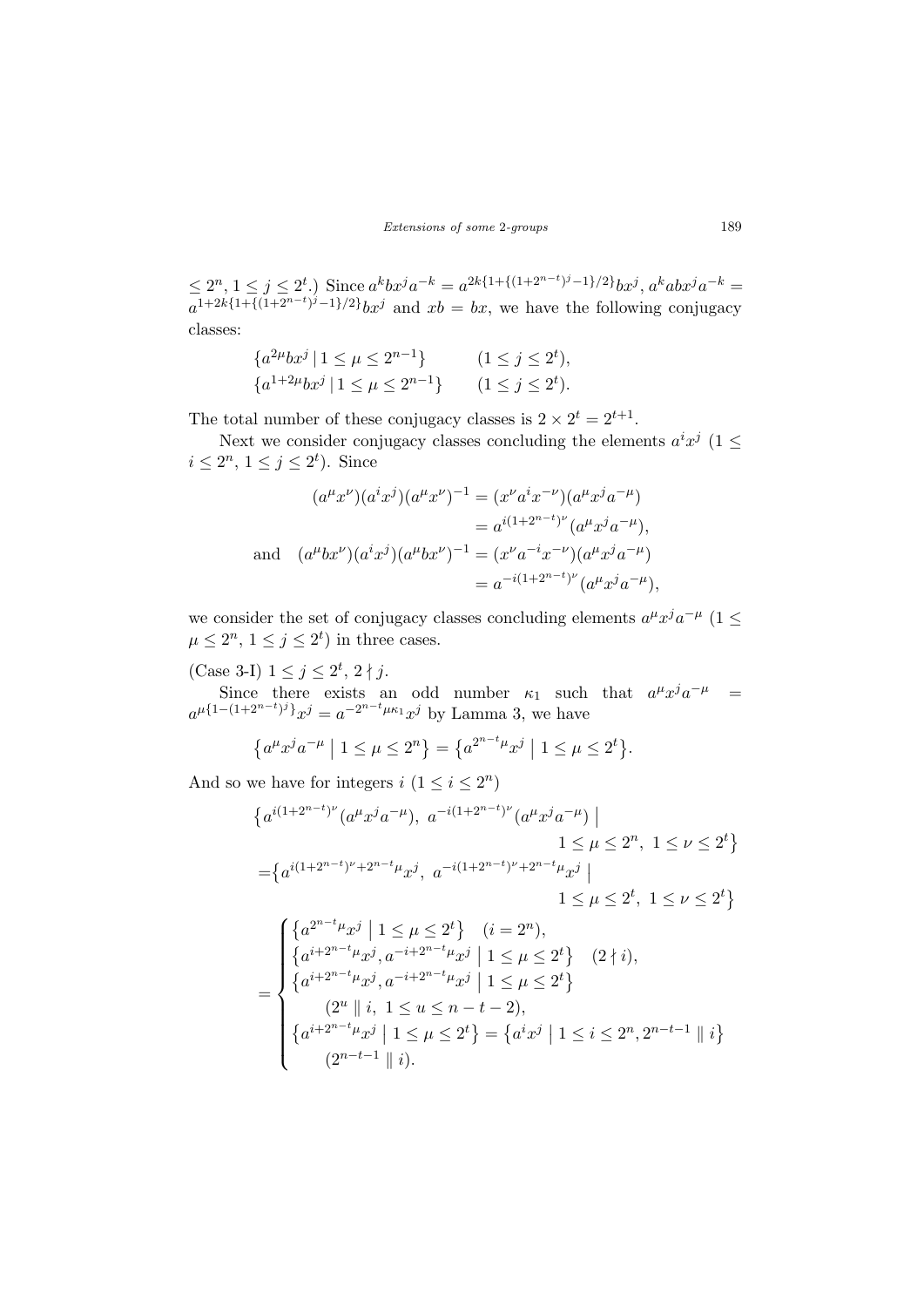We note that  $i+2^{n-t}\kappa_1 \equiv -i+2^{n-t}\kappa_2 \pmod{2^n}$  for some integers  $\kappa_1$  and  $\kappa_2$ , if and only if  $2^{n-t-1}$  | i. Consequently the total number of these conjugacy classes is

$$
1 + (2^{n-1}/2^{t+1}) + \sum_{u=1}^{n-t-2} (2^{n-u-1}/2^{t+1}) + 1
$$
  
= 2 + 2<sup>n-t-2</sup> +  $\sum_{u=1}^{n-t-2} 2^{n-t-2-u}$   
= 2 + 2<sup>n-t-2</sup> + 2<sup>n-t-2</sup> - 1  
= 1 + 2<sup>n-t-1</sup>.

Since the number of elements of  $\{j \mid 1 \leq j \leq 2^t, 2 \nmid j\}$  is  $2^{t-1}$ , the total number of conjugacy classes in this case is  $(1+2^{n-t-1}) \times 2^{t-1} = 2^{t-1} + 2^{n-2}$ .

(Case 3-II)  $1 \leq j \leq 2^t$ ,  $2^s \parallel j$  for each integer  $s$   $(1 \leq s \leq t-2)$ .

Since there exists an odd number  $\kappa_2$  such that  $a^{\mu}x^{\dot{\jmath}}a^{-\mu}$  =  $a^{\mu\{1-(1+2^{n-t})^j\}}x^j = a^{-2^{n-t+s}\mu\kappa_2}x^j$  by Lemma 3, we have

$$
\{a^{\mu}x^{j}a^{-\mu} \mid 1 \le \mu \le 2^{n}\} = \{a^{2^{n-t+s}\mu}x^{j} \mid 1 \le \mu \le 2^{t-s}\}.
$$

And so we have for integers  $i (1 \leq i \leq 2^n)$ 

$$
\{a^{i(1+2^{n-t})\nu}(a^{\mu}x^{j}a^{-\mu}), a^{-i(1+2^{n-t})\nu}(a^{\mu}x^{j}a^{-\mu})\mid
$$
  
\n
$$
1 \leq \mu \leq 2^{n}, 1 \leq \nu \leq 2^{t}\}
$$
  
\n
$$
= \{a^{i(1+2^{n-t})\nu}+2^{n-t+s}\mu_{x}j, a^{-i(1+2^{n-t})\nu}+2^{n-t+s}\mu_{x}j\mid
$$
  
\n
$$
1 \leq \mu \leq 2^{t-s}, 1 \leq \nu \leq 2^{t}\}
$$
  
\n
$$
\{(a^{2^{n-t+s}\mu_{x}j} \mid 1 \leq \mu \leq 2^{t-s}\} \quad (i = 2^{n}),
$$
  
\n
$$
\{a^{i+2^{n-t}\mu_{x}j}, a^{-i+2^{n-t}\mu_{x}j} \mid 1 \leq \mu \leq 2^{t}\} \quad (2 \nmid i),
$$
  
\n
$$
\{a^{i+2^{n-t+\mu_{\mu}}j}, a^{-i+2^{n-t+\mu_{\mu}}j} \mid 1 \leq \mu \leq 2^{t-u}\}
$$
  
\n
$$
(2^{u} \parallel i, 1 \leq u \leq s),
$$
  
\n
$$
\{a^{i+2^{n-t+s}\mu_{x}j}, a^{-i+2^{n-t+s}\mu_{x}j} \mid 1 \leq \mu \leq 2^{t-s}\}
$$
  
\n
$$
(2^{u} \parallel i, s+1 \leq u \leq n-t+s-2),
$$
  
\n
$$
\{a^{i+2^{n-t+s}\mu_{x}j} \mid 1 \leq \mu \leq 2^{t-s}\}
$$
  
\n
$$
= \{a^{i}x^{j} \mid 1 \leq i \leq 2^{n}, 2^{n-t+s-1} \parallel i\}
$$
  
\n
$$
(2^{n-t+s-1} \parallel i).
$$

We note that  $i + 2^{n-t+s} \kappa_1 \equiv -i + 2^{n-t+s} \kappa_2 \pmod{2^n}$  for some integers  $\kappa_1$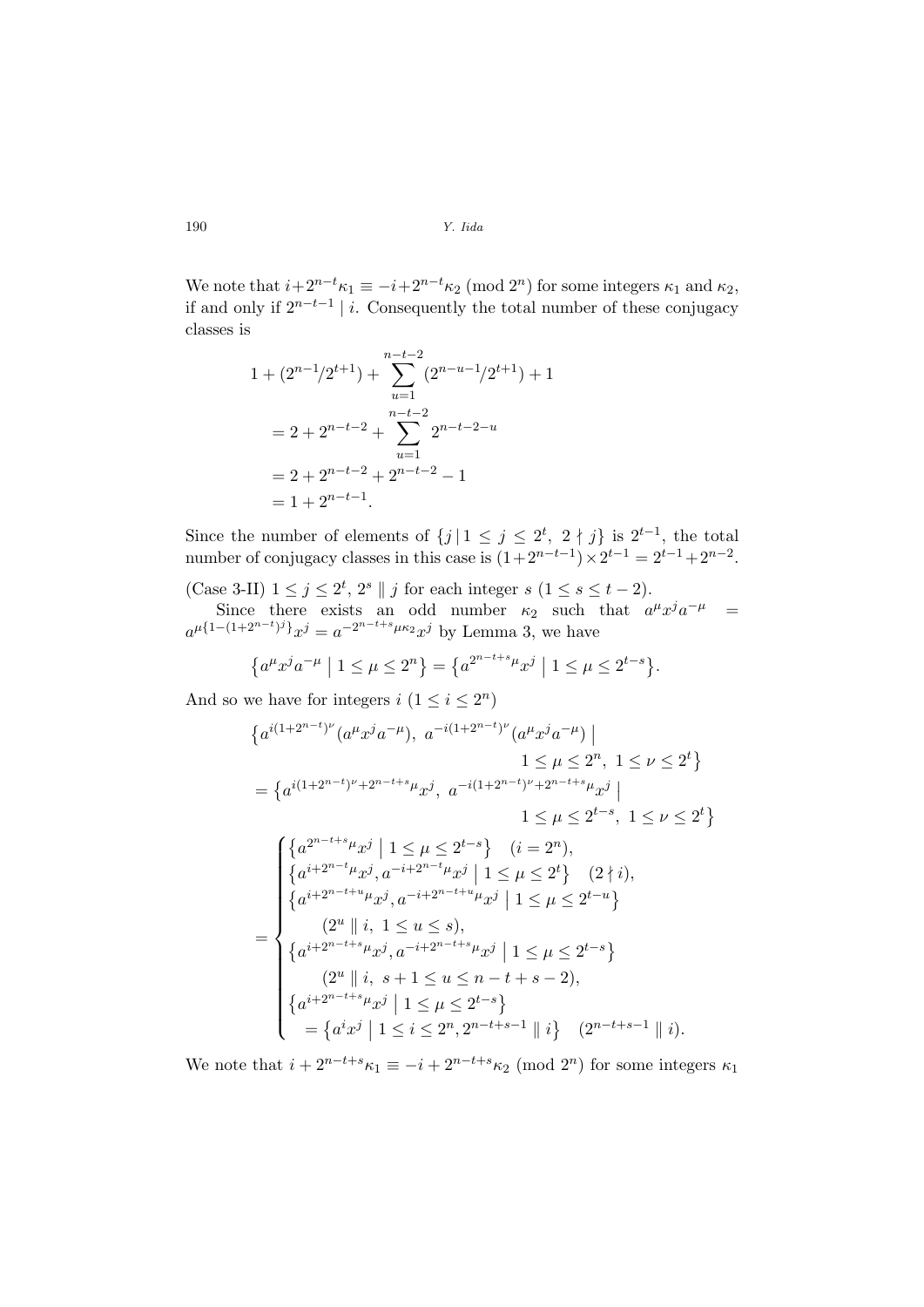and  $\kappa_2$ , if and only if  $2^{n-t+s-1}$  | *i*. Consequently the number of these conjugacy classes for each integer s  $(1 \leq s \leq t - 2)$  is

$$
1 + (2^{n-1}/2^{t+1}) + \sum_{u=1}^{s} (2^{n-u-1}/2^{t-u+1}) + \sum_{u=s+1}^{n-t+s-2} (2^{n-u-1}/2^{t-s+1}) + 1
$$
  
=  $2 + 2^{n-t-2} + \sum_{u=1}^{s} 2^{n-t-2} + \sum_{u=s+1}^{n-t+s-2} 2^{n-t+s-2-u}$   
=  $1 + 2^{n-t-1} + 2^{n-t-2}s$ .

Since the number of elements of  $\{j \mid 1 \leq j \leq 2^t, 2^s \mid j\}$  is  $2^{t-s-1}$ , the total number of conjugacy classes in this case is

$$
\sum_{s=1}^{t-2} ((1+2^{n-t-1}+2^{n-t-2}s) \times 2^{t-s-1})
$$
  
= 
$$
\sum_{s=1}^{t-2} (2^{t-s-1}+2^{n-s-2}+s^{n-s-3}s)
$$
  
= 
$$
(2^{t-1}-2) + (2^{n-2}-2^{n-t}) + 2^{n-3} \sum_{s=1}^{t-2} 2^{-s}s
$$
  
= 
$$
2^{t-1} - 2 + 2^{n-2} - 2^{n-t} + 2^{n-3} (2 - 2^{3-t} - (t-2)2^{2-t})
$$
  
= 
$$
2^{n-1} + 2^{t-1} - (t+2)2^{n-t-1} - 2.
$$

(Case 3-III)  $1 \leq j \leq 2^t$ ,  $2^{t-1} \parallel j$ , i.e.,  $j = 2^{t-1}$ .

Since we have  $a^{\mu}x^{2^{t-1}}a^{-\mu} = a^{\mu\{1-(1+2^{n-t})^{2^{t-1}}\}}x^{2^{t-1}} = a^{2^{n-1}\mu}x^{2^{t-1}}$  by Lemma 3, we have

$$
\{a^{\mu}x^{2^{t-1}}a^{-\mu} \mid 1 \le \mu \le 2^{n}\} = \{a^{2^{n-1}\mu}x^{2^{t-1}} \mid \mu = 0, 1\}
$$
  
=  $\{x^{2^{t-1}}, a^{2^{n-1}}x^{2^{t-1}}\}.$ 

And so we have for integers  $i (1 \leq i \leq 2^n)$ 

$$
\{a^{i(1+2^{n-t})^{\nu}}(a^{\mu}x^{2^{t-1}}a^{-\mu}), a^{-i(1+2^{n-t})^{\nu}}(a^{\mu}x^{2^{t-1}}a^{-\mu}) \mid
$$
  
\n
$$
1 \leq \mu \leq 2^{n}, 1 \leq \nu \leq 2^{t}\}
$$
  
\n
$$
= \{a^{i(1+2^{n-t})^{\nu}+2^{n-1}\mu}x^{2^{t-1}}, a^{-i(1+2^{n-t})^{\nu}+2^{n-1}\mu}x^{2^{t-1}} \mid
$$
  
\n
$$
\mu = 0, 1, 1 \leq \nu \leq 2^{t}\}
$$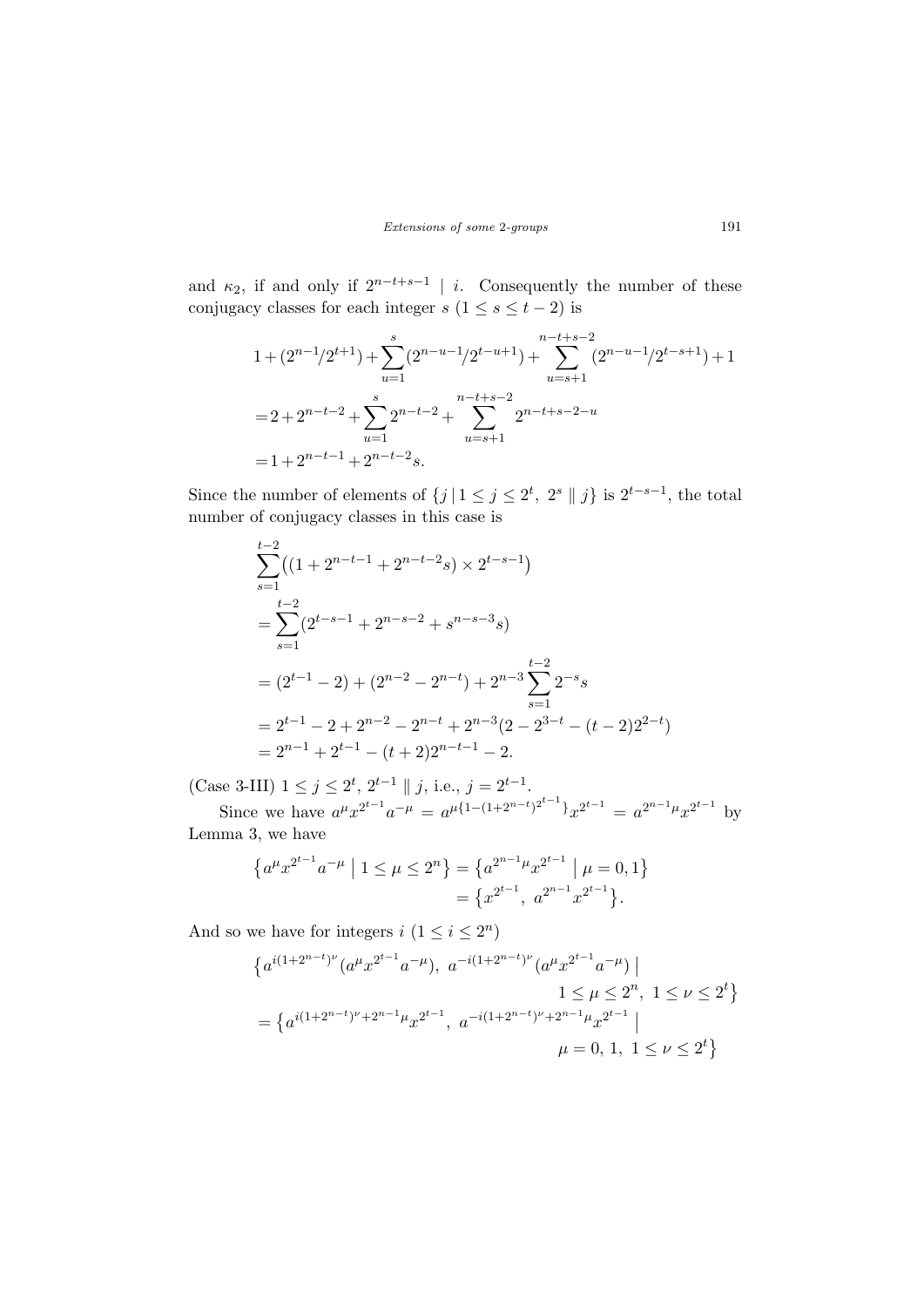$$
\begin{cases}\n\left\{a^{2^{n-1}\mu}x^{2^{t-1}} \mid \mu = 0, 1\right\} = \left\{x^{2^{t-1}}, a^{2^{n-1}}x^{2^{t-1}}\right\} & (i = 2^n), \\
\left\{a^{i+2^{n-t}\mu}x^{2^{t-1}}, a^{-i+2^{n-t}\mu}x^{2^{t-1}} \mid 1 \le \mu \le 2^t\right\} & (2 \nmid i), \\
\left\{a^{i+2^{n-t+\mu}}x^{2^{t-1}}, a^{-i+2^{n-t+\mu}}\mu x^{2^{t-1}} \mid 1 \le \mu \le 2^{t-u}\right\} \\
\left\{a^{i+2^{n-1}\mu}x^{2^{t-1}}, a^{-i+2^{n-1}\mu}x^{2^{t-1}} \mid \mu = 0, 1\right\} \\
\left\{2^u \mid i, t \le u \le n-3\right), \\
\left\{a^{i+2^{n-1}\mu}x^{2^{t-1}} \mid \mu = 0, 1\right\} = \left\{a^{2^{n-2}}x^{2^{t-1}}, a^{3 \cdot 2^{n-2}}x^{2^{t-1}}\right\} \\
(2^{n-2} \mid i).\n\end{cases}
$$

We note that  $i + 2^{n-1} \kappa_1 \equiv -i + 2^{n-1} \kappa_2 \pmod{2^n}$  for some integers  $\kappa_1$ and  $\kappa_2$ , if and only if  $2^{n-2}$  | i. And we remark  $t - 1 < n - 2$ . Consequently the total number of conjugacy classes in this case is

$$
1 + 2^{n-1/2^{t+1}} + \sum_{u=1}^{t-1} 2^{n-u-1/2^{t-u+1}} + \sum_{u=t}^{n-3} 2^{n-u-1/2^2} + 1
$$
  
=  $1 + 2^{n-t-2} + \sum_{u=1}^{t-1} 2^{n-t-2} + \sum_{u=t}^{n-3} 2^{n-3-u} + 1$   
=  $1 + 2^{n-t-2}(t+1)$ .

The total number of conjugacy classes of  $G$  in this section is

$$
(1+2^{n-t-2}(t+2)) + 2^{t+1} + (2^{t-1} + 2^{n-2})
$$
  
+  $(2^{n-1} + 2^{t-1} - (t+2)2^{n-t-1} - 2) + 1 + 2^{n-t-2}(t+1)$   
=  $3 \cdot 2^{n-2} + 3 \cdot 2^t + 2^{n-t-1} - 2^{n-t} + 2^{n-t-2}$   
=  $3 \cdot 2^{n-2} + 3 \cdot 2^t - 2^{n-t-2}$   
=  $3 \cdot 2^t + 2^{n-t-2}(3 \cdot 2^t - 1),$ 

which is equal to the number of irreducible characters of  $G$  (see Secion 3).

So we have now the set of conjugacy classes of G.

Consequently we have the conjugacy classes of  $G$  as follows, the number of which is  $3 \cdot 2^{t} + 2^{n-t-2} (3 \cdot 2^{t} - 1)$ :<br>(1)  $\{1\}, \{a^{2^{n-1}}\},$ ª  $\frac{1}{c}$ 

$$
(1) \{1\}, \{a^{2^{n-1}}\},
$$
\n
$$
\{a^{i(1+2^{n-t})^{\mu}}, a^{-i(1+2^{n-t})^{\mu}} \mid 1 \leq \mu \leq 2^{t}\} \quad (2 \nmid i),
$$
\n
$$
\{a^{i(1+2^{n-t})^{\mu}}, a^{-i(1+2^{n-t})^{\mu}} \mid 1 \leq \mu \leq 2^{t-s}\} \quad (2^{s} \parallel i, 1 \leq s \leq t-1),
$$
\n
$$
\{a^{i}, a^{-i}\} (2^{t} \mid i, 2^{n-1} \nmid i),
$$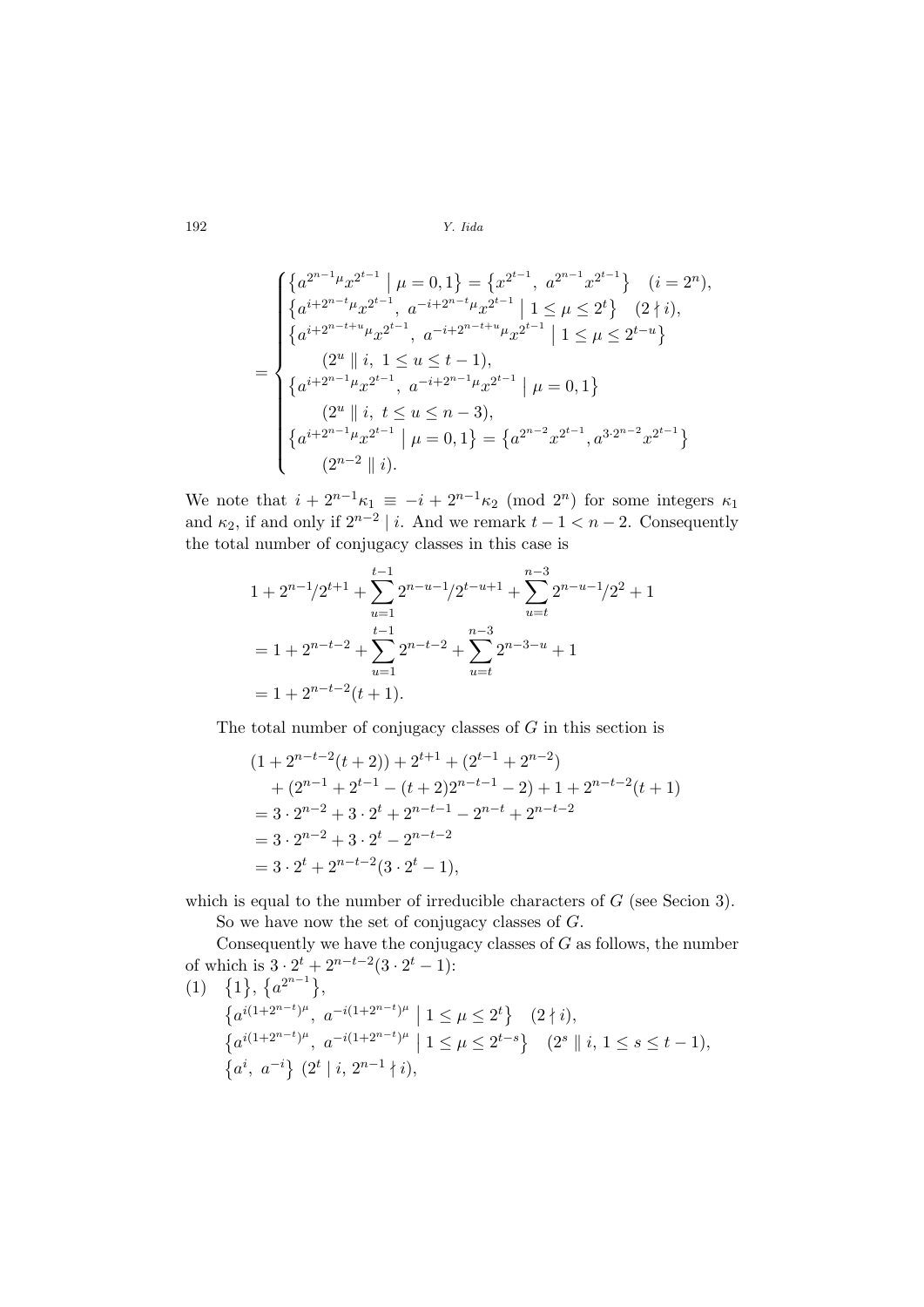$$
(2) \quad 1 \leq j \leq 2^{t}
$$
\n
$$
\left\{a^{2\mu}bx^{j} \mid 1 \leq \mu \leq 2^{n-1}\right\}, \left\{a^{1+2\mu}bx^{j} \mid 1 \leq \mu \leq 2^{n-1}\right\},
$$
\n
$$
(3) \quad 1 \leq j \leq 2^{t}, 2 \nmid j
$$
\n
$$
\left\{a^{i-2^{n-t}\mu}x^{j} \mid 1 \leq \mu \leq 2^{t}\right\},
$$
\n
$$
\left\{a^{i+2^{n-t}\mu}x^{j}, \ a^{-i+2^{n-t}\mu}x^{j} \mid 1 \leq \mu \leq 2^{t}\right\} \quad (2 \nmid i),
$$
\n
$$
\left\{a^{i+2^{n-t}\mu}x^{j}, \ a^{-i+2^{n-t}\mu}x^{j} \mid 1 \leq \mu \leq 2^{t}\right\} \quad (2^{u} \parallel i, 1 \leq u \leq n-t-2),
$$
\n
$$
\left\{a^{i}x^{j} \mid 1 \leq i \leq 2^{n}, 2^{n-t-1} \parallel i\right\},
$$
\n
$$
(4) \quad 1 \leq j \leq 2^{t}, 2^{s} \parallel j \text{ for each integer } s \quad (1 \leq s \leq t-2)
$$
\n
$$
\left\{a^{2^{n-t+s}\mu}x^{j} \mid 1 \leq \mu \leq 2^{t-s}\right\},
$$
\n
$$
\left\{a^{i+2^{n-t}\mu}x^{j}, \ a^{-i+2^{n-t}\mu}x^{j} \mid 1 \leq \mu \leq 2^{t}\right\} \quad (2^{u} \parallel i, 1 \leq u \leq s),
$$
\n
$$
\left\{a^{i+2^{n-t+s}\mu}x^{j}, \ a^{-i+2^{n-t+s}\mu}x^{j} \mid 1 \leq \mu \leq 2^{t-s}\right\}
$$
\n
$$
(2^{u} \parallel i, s+1 \leq u \leq n-t+s-2),
$$
\n
$$
\left\{a^{i+2^{n-t+s}\mu}x^{j} \mid 1 \leq \mu \leq 2^{t-s}\right\}
$$
\n
$$
(2^{u} \parallel i, s+1 \
$$

4. Extensions of  $G_t(D_n)$  and  $G_t(Q_n)$ 

Let  $H_n = D_n$  or  $Q_n$   $(n \geq 3)$ . From the argument in Section 2 it follows that  $G_t(H_n)$  (1 ≤ t ≤ n-2) has faithful irreducible characters all which are algebraically conjugate to each other. In fact the induced character  $\phi_{t,u}^{G_t(H_n)}$  $t,\mu,1$ from  $\phi_{t,\mu,1}$   $(1 \leq \mu < 2^{n-t-1}, 2 \nmid \mu)$  of  $H_t = \langle a \rangle$  is faithful. So we consider Problem (II) in Section 1 for  $H = G_t(H_n)$  and  $\phi_{t,\mu,1}^{G_t(H_n)} \in \text{FIrr}(H)$ . We difine some 2-groups: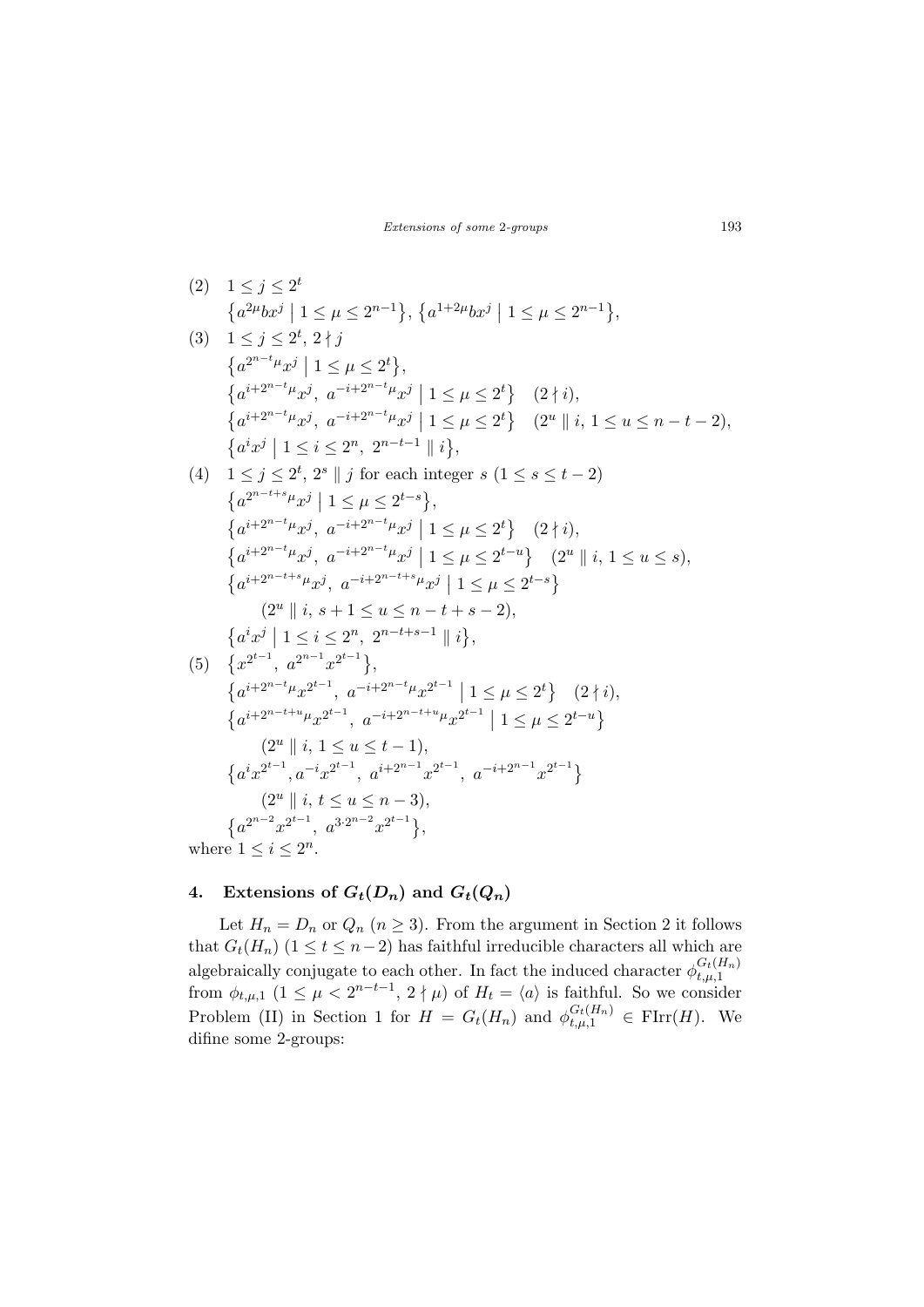$$
\tilde{G}_2(D_n) = \left\langle a, b, x, y \mid \begin{array}{l} a^{2^n} = 1, b^2 = 1, x^2 = 1, y^2 = 1 \\ bab^{-1} = a^{-1}, xax^{-1} = a^{1+2^{n-1}}, xbx^{-1} = b \\ yay^{-1} = ax, yby^{-1} = bx, yxy^{-1} = x \end{array} \right\rangle,
$$
\n
$$
\tilde{G}_2(Q_n) = \left\langle a, b, x, y \mid \begin{array}{l} a^{2^n} = 1, b^2 = a^{2^{n-1}}, x^2 = 1, y^2 = 1 \\ bab^{-1} = a^{-1}, xax^{-1} = a^{1+2^{n-1}}, xbx^{-1} = b \\ yay^{-1} = ax, yby^{-1} = a^{2^{n-1}}bx, yxy^{-1} = x \end{array} \right\rangle,
$$

Moreover we define some 2-groups for integers  $t$  ( $3 \le t \le n-2$ ):

$$
\tilde{G}_t(D_n)
$$
\n
$$
= \left\langle a, b, x, y \mid \begin{aligned}\na^{2^n} &= 1, b^2 = 1, x^{2^{t-1}} = 1, y^2 = x^{e_t} \\
bab^{-1} &= a^{-1}, xax^{-1} = a^{1+2^{n-t+1}}, xbx^{-1} = b \\
yay^{-1} &= a^{1+2^{n-t}}x^{2^{t-2}}, yby^{-1} = bx^{2^{t-2}}, yxy^{-1} = x\n\end{aligned}\right\rangle,
$$

where  $e_t$  is the odd number satisfying  $(1+2^{n-t+1})^{e_t} \equiv (1+2^{n-t})^2$  $\pmod{2^n}$ ,

$$
\tilde{G}_{t}(Q_{n})
$$
\n
$$
= \left\langle a, b, x, y \mid a^{2^{n}} = 1, b^{2} = a^{2^{n-1}}, x^{2^{t-1}} = 1, y^{2} = x^{e_{t}} \right\rangle
$$
\n
$$
= \left\langle a, b, x, y \mid bab^{-1} = a^{-1}, xax^{-1} = a^{1+2^{n-t+1}}, xbx^{-1} = b \right\rangle
$$
\n
$$
= a^{1+2^{n-t}}x^{2^{t-2}}, yby^{-1} = bx^{2^{t-2}}, yxy^{-1} = x \right\rangle
$$

where  $e_t$  is the odd number satisfying  $(1+2^{n-t+1})^{e_t} \equiv (1+2^{n-t})^2$  $\pmod{2^n}$ .

In [10] Sekiguchi showed the following theorem.

**Theorem 4** Let  $H = D_n$   $(n \geq 3)$  or  $Q_n$   $(n \geq 3)$ . Let G be a 2-group with  $G \supset H$  and  $|G : H| = 2^t$   $(t \geq 1)$ . Take  $a \phi \in \text{FIrr}(H)$ . If  $\phi^G \in \text{Irr}(G)$ , then  $t \leq n-2$  and one of the following holds: (1)  $G \cong G_1(H)$  when  $t = 1$ ,

- (2)  $G \cong G_2(H)$  or  $\tilde{G}_2(H)$  when  $t = 2$ ,
- (3)  $G \cong G_t(H)$  or  $\tilde{G}_t(H)$  when  $3 \leq t \leq n-2$ .

*Proof of* Theorem A. From the results in Section 2 we have  $\phi = \phi_{t,n-1}^{G_t(H_n)}$  $t,\mu,1$ for some integer  $\mu$   $(1 \leq \mu < 2^{n-t-1} \text{ and } 2 \nmid \mu)$ . It is clear that  $\phi_{t,\mu,1}^{H_n} \in$  $\text{FIrr}(H_n)$  and  $\phi^{G_t(H_n)}_{t,\mu,1} = (\phi^{H_n}_{t,\mu,1})^{G_t(H_n)}$ . So it follows from Theorem 4 that  $G \cong G_{t+s}(H_n)$  or  $\tilde{G}_{t+s}(H_n)$  for some integers  $s$   $(1 \leq s \leq n-t-2)$ . It is easily known that  $G_{t+s}(H_n) \triangleright G_t(H_n)$  and  $\tilde{G}_{t+s}(H_n) \triangleright G_t(H_n)$ . Theorem A is proved.  $\Box$